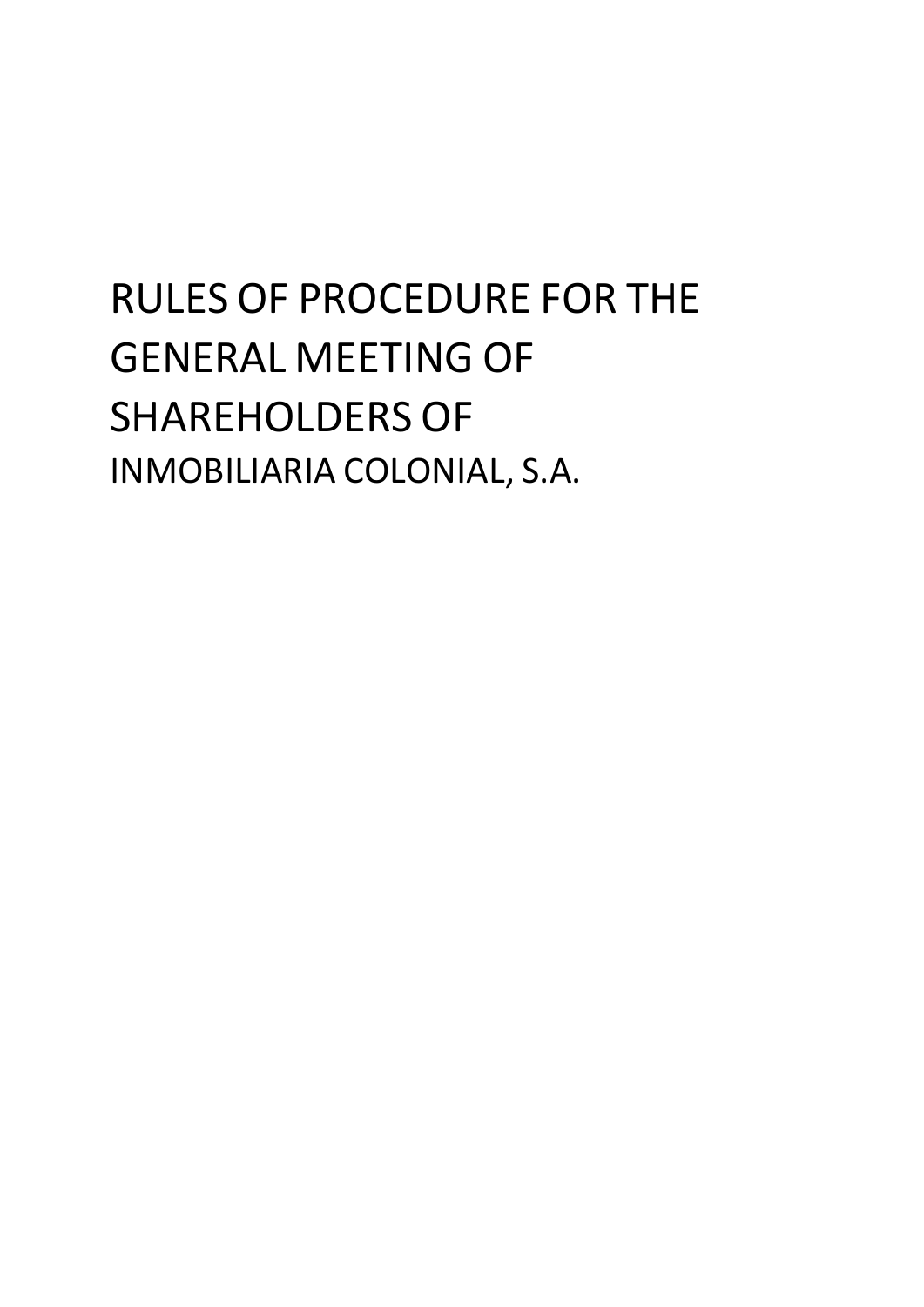## Colonial

### **TABLE OF CONTENTS**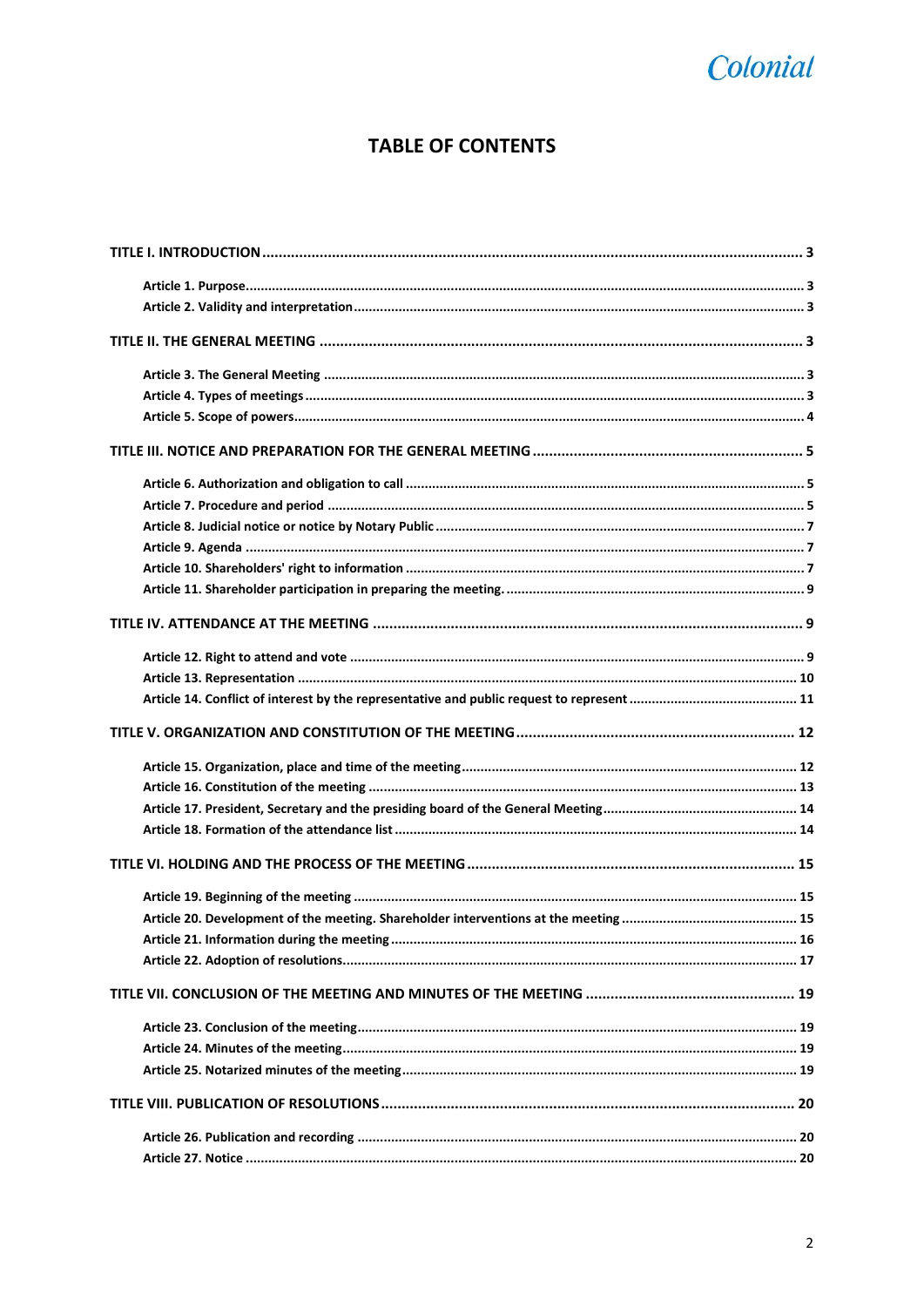## *colonial*

#### **TITLE I. INTRODUCTION**

#### <span id="page-2-1"></span><span id="page-2-0"></span>**Article 1. Purpose**

These Rules of Procedure for the General Meeting of Shareholders (hereinafter referred to as the **"Rules"**) regulate how the General Meeting of Shareholders of Inmobiliaria Colonial, S.A. (hereinafter referred to as the "**Company**" or "**Inmobiliaria Colonial**") is to be organized and function in accordance with the law and in particular with the revised text of the Corporate Enterprises Act passed by Spanish Legislative Royal Decree 1/2010, dated July 2 (hereinafter referred to as the **Corporate Enterprises Act**), and this Company's bylaws.

#### <span id="page-2-2"></span>**Article 2. Validity and interpretation**

The Rules shall be submitted for approval at the General Meeting of Shareholders at the proposal of the Board of Directors, and shall become effective upon passage.

The Rules may be amended at the General Meeting at the proposal of the Board of Directors, which shall first prepare a report justifying the amendment.

The Rules shall be interpreted in accordance with the law and these bylaws.

The Rules shall be reported to the National Stock Exchange Commission. Once the Rules have been reported, they shall be recorded in the Commercial Registry and later published by the National Stock Exchange Commission. The Rules shall likewise be included on the Company web page.

#### **TITLE II. THE GENERAL MEETING**

#### <span id="page-2-4"></span><span id="page-2-3"></span>**Article 3. The General Meeting**

A General Meeting is the meeting of shareholders that is held in compliance with all legally established requirements and formalities, in order to deliberate and decide by majority vote on the matters that are within its jurisdiction.

All shareholders, including those in dissent and those who did not attend the meeting shall be bound by agreements reached at the General Meeting.

The Company shall at all times guarantee equal treatment of all shareholders in the same position, especially in reference to information, participation and their right to vote at General Meetings.

#### <span id="page-2-5"></span>**Article 4. Types of meetings**

General Meetings can be either Annual or Special and shall be called by the administrators of the Company.

An Annual General Meeting, once prior notice is given must be held within the first six months of each fiscal year to vote on, where applicable, company performance, the accounts for the previous fiscal year, and of the application of the results. Annual General Meetings can likewise adopt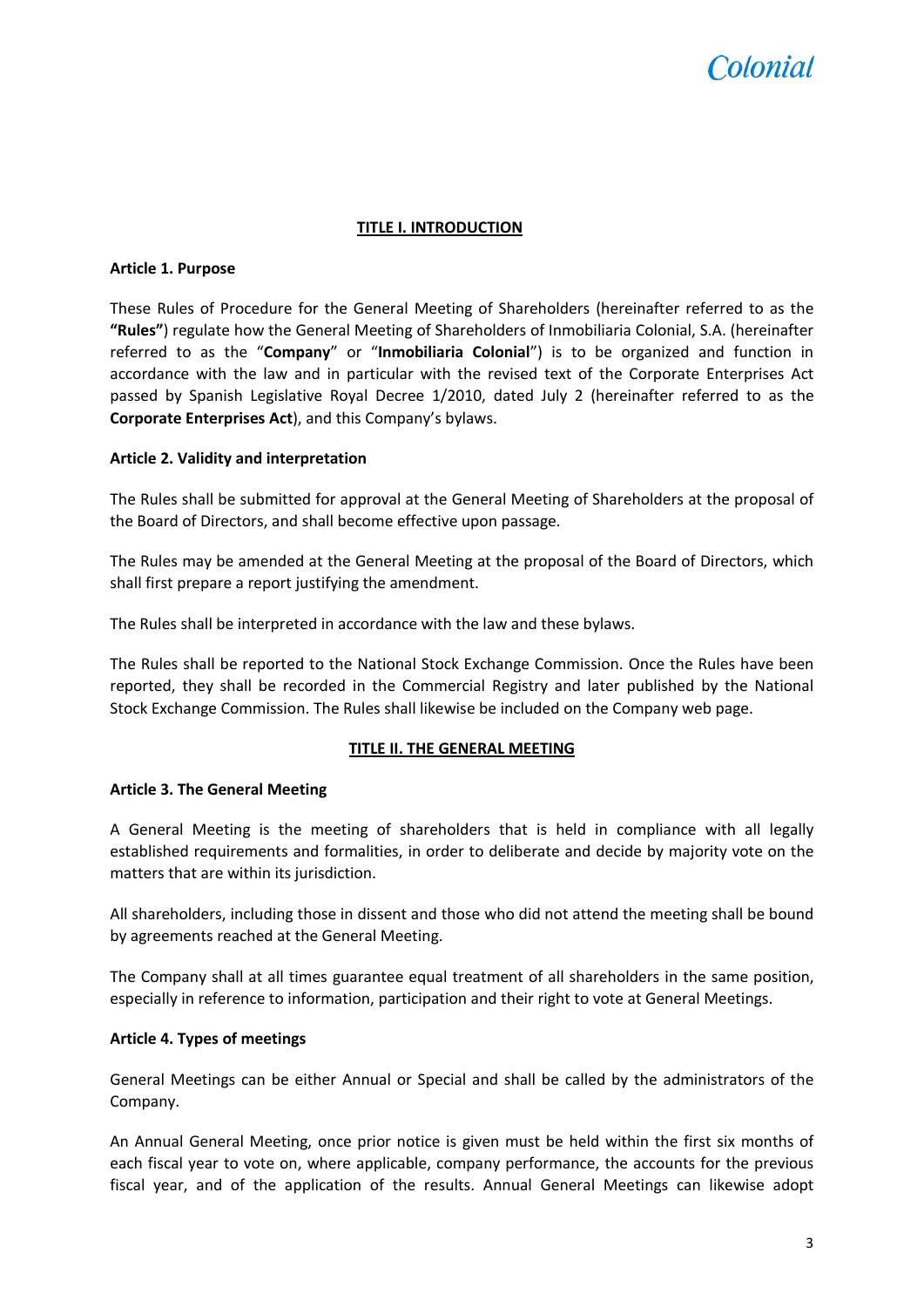resolutions on other matters that are within the powers of the General Meeting and which are included in the agenda.

A Special General Meeting is any other not deemed a General Meeting.

#### <span id="page-3-0"></span>**Article 5. Scope of powers**

At a General Meeting, shareholders shall have the power to adopt all resolutions as the governing body of the Company, pursuant to the law and the bylaws. These powers include but are not limited to the following:

- To vote on the annual, individual and consolidated financial statements of the Company, the application of the results, and company performance.
- To appoint and remove directors, liquidators and auditors, where applicable, as well as taking legal action for liability against any of them.
- **To amend the Company bylaws.**
- To increase or reduce capital stock, notwithstanding any delegations that may be made by the Board of Directors.
- To limit or eliminate preferred subscription rights to new shares, notwithstanding any delegations that may be made by the Board of Directors.
- To acquire, transfer or contribute essential assets to another company. Assets are presumed to be essential when the amount of the operation exceeds twenty-five percent (25%) of the value of the assets listed in the last financial statement that was passed.
- To transfer essential activities currently being performed by the Company to dependent entities, even though the Company maintains full control of these activities. Operating assets and activities are presumed to be essential when the volume of the operation exceeds twentyfive percent (25%) of the total assets in the financial statement.
- To transform, merge, demerge or completely assign assets and liabilities and to move the Company's registered office to another country.
- To issue bonds that can be converted into shares or to grant bondholders a share of company profits, notwithstanding any delegations that may be made by the Board of Directors.
- To authorize the acquisition of Company shares within legal limits, except freely marketable share as provided by law.
- To dissolve the Company.
- **TO perform operations that are equivalent to liquidating the Company.**
- **To approve the final liquidation balance.**
- To vote on the compensation plan for Directors as allowed by law.
- **To approve and amend these Rules.**
- **TO carry out other functions as determined by law or Company bylaws.**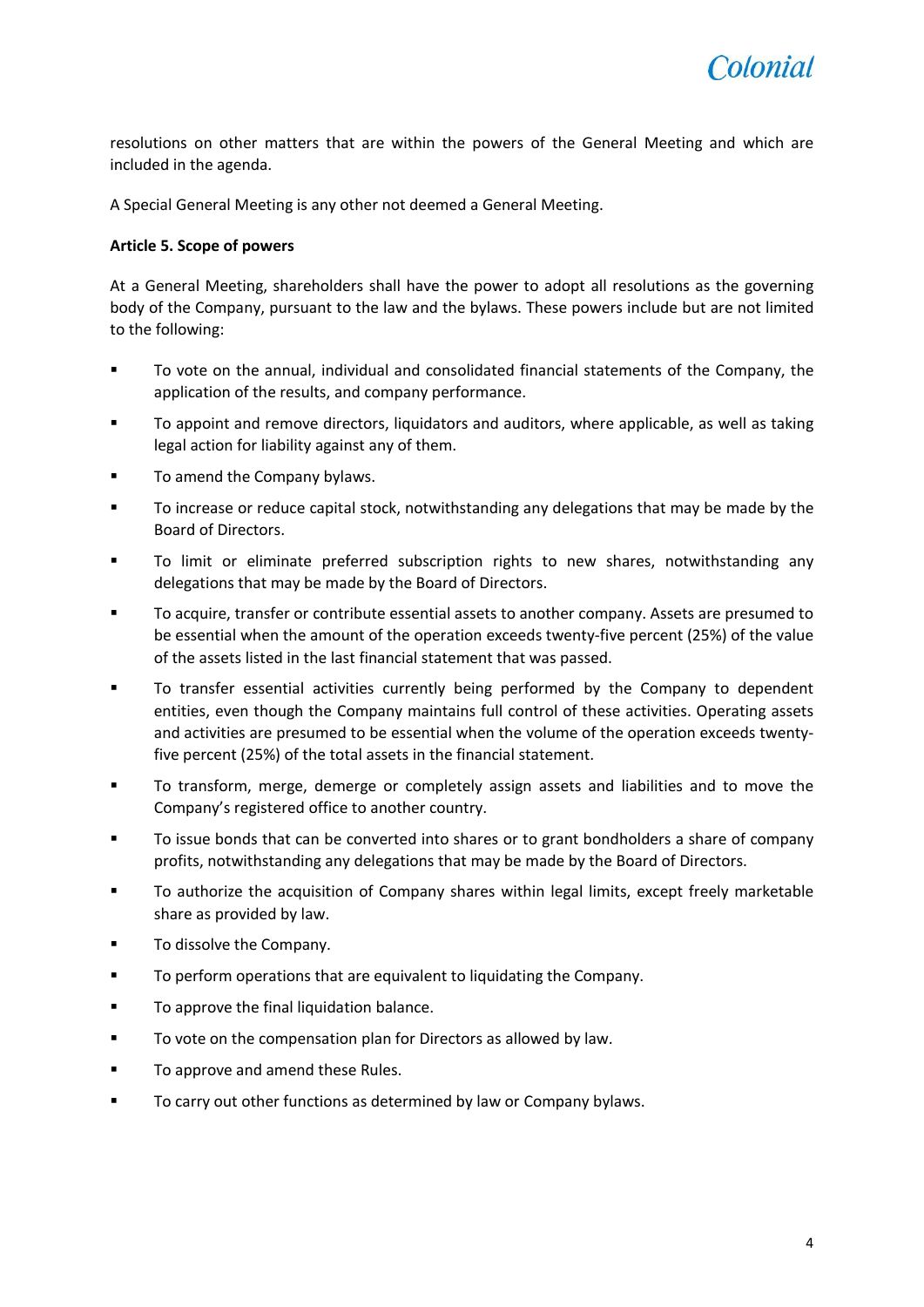

#### **TITLE III. NOTICE AND PREPARATION FOR THE GENERAL MEETING**

#### <span id="page-4-1"></span><span id="page-4-0"></span>**Article 6. Authority and obligation to call**

The Board of Directors shall call an Annual General Meeting to be held within the first six (6) months of the fiscal year.

The Board can call a Special General Meeting if and when it deems this necessary or opportune for the Company's interests.

The Board shall likewise call a General Meeting when so requested by shareholders who own a minimum of three percent (3%) of the capital stock, stating in their request the matters to be addressed thereat. In such case, a General Meeting must be called within the term and according to the requirements established to this effect according to law.

The administrators shall prepare the agenda for the meeting, which shall include the matters that were set forth in the request for a meeting.

#### <span id="page-4-2"></span>**Article 7. Procedure and period**

Notification of the General Meeting shall be published in the Official Gazette of the Commercial Registry or in one of Spain's major newspapers, on the company web page, and on the web page of the National Stock Exchange Commission, as well as in any other medium that may be required pursuant to applicable law, at least one (1) month prior to the date set for the meeting.

Notwithstanding the foregoing, Special General Meetings may be called no more than fifteen (15) days in advance. This shortened notification period shall require an express resolution adopted at an Annual General Meeting by, at least, two thirds of subscribed capital entitled to vote, and which cannot be called beyond the date set for holding the next Annual General Meeting.

The notice shall state the name of the Company, date and time of the meeting on first call, the office of the person or persons making the call as well as the agenda, which shall include the matters to be addressed, and any other mentions and information legally required for publically traded companies. The notice may also indicate the date of the second call, where applicable, At least twenty-four (24) hours must pass between the first and second call.

The notice shall likewise mention the following:

- 1. The date when the shareholder must have his/her shares registered in his/her name in order to participate and vote in the General Meeting.
- 2. Where and how to obtain the complete text of the documents and proposed resolutions, as well as the Company's website where the information will be available.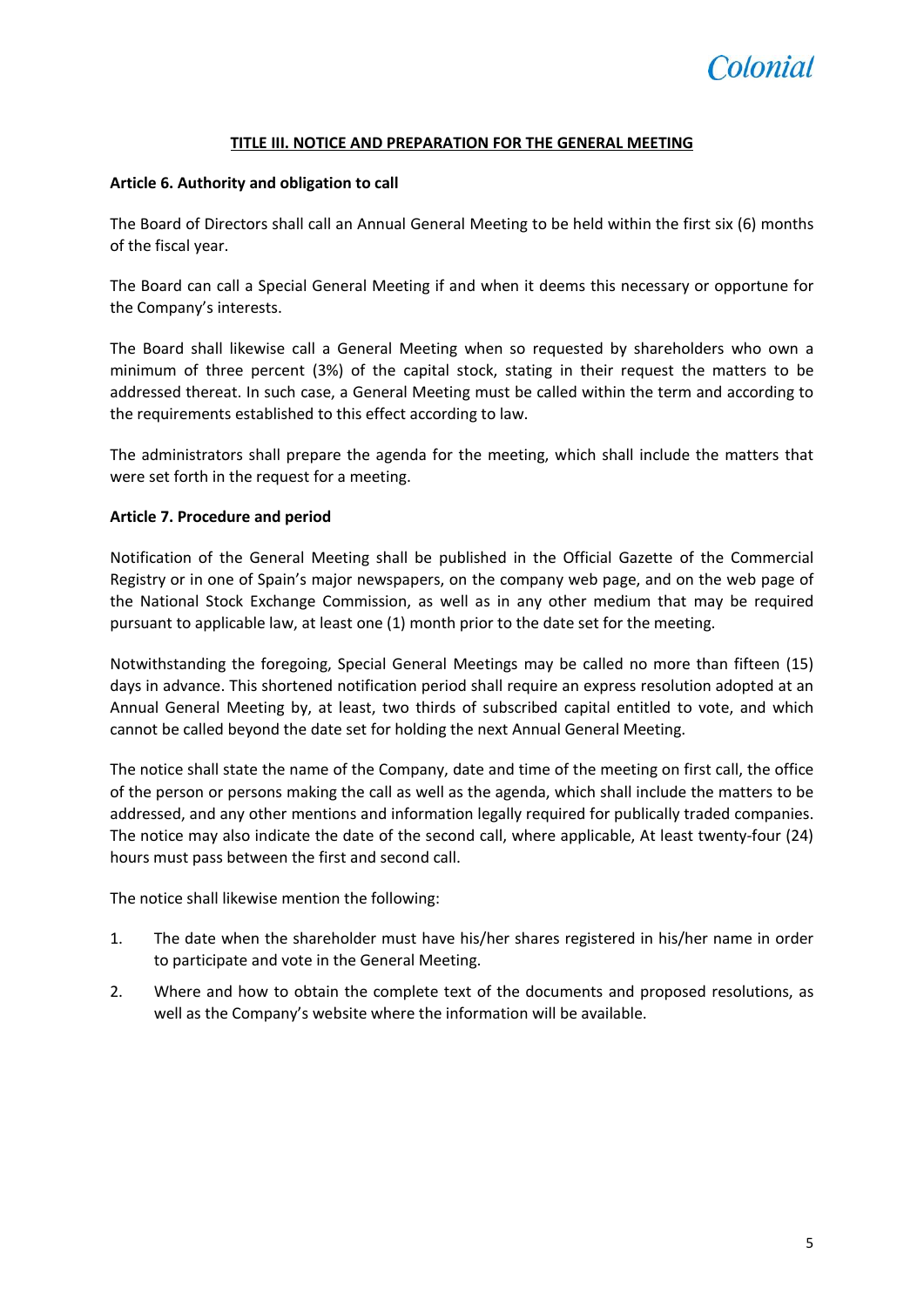- 3. Clear and exact information on the processes that the shareholders need to comply with in order to participate and cast their vote at the General Meeting, specifically including the following:
	- The right to request information, to have points included in the agenda and to present proposed resolutions, as well as the period to exercise these rights. When noted that more detailed information on said rights can be obtained on the Company's website, then the notification can be limited to simply indicating the period for exercising said right.
	- The system for voting through a representative, specifically indicating the forms shareholders need to use to delegate their vote and the media to be used so that the Company can accept electronic confirmation of the appointed representation.
	- The procedures established for absentee voting, whether by mail or by electronic media.

The Board of Directors shall determine in the notice for each General Meeting which remote communication media will be made available to the shareholders so that they may vote and/or delegate their vote. Said media shall duly guarantee the identity of the individual exercising his/her right to vote, or, if delegated, the identity of the representative and the person that they represent, and whether the use of this media is feasible. The notice shall also include the specific remote communications media that can be used by the shareholders in order to exercise their rights to be represented, to delegate their vote, and, where applicable, to attend the meeting. The periods, forms and ways shareholders who attend the meeting can exercise rights by means of electronic or telematic media shall likewise be included, if this possibility is permitted.

Shareholders who represent a minimum of three percent (3%) of the capital stock may request the publication of a supplement to the call of an Annual General Meeting that includes one or more items on the agenda, provided the new items are accompanied by a justification or, where applicable, a justified resolution proposal. The exercise of this right, which may by no means be exercised with respect to a Special General Meeting, must be made by certified notice, to be received at the company headquarters within five (5) days of the publication of the call. The supplement to the call shall be published at least fifteen (15) days prior to the date scheduled for the General Meeting.

Furthermore, shareholders representing at least three percent (3%) of the capital stock may, within five (5) days of the publication of the call, present reasoned resolution proposals on matters already included or to be included in the agenda of the Annual or Special General Meeting. As these proposals are received, the Company shall ensure that the proposals and any accompanying documentation, if any, are disseminated among the other shareholders by publishing them uninterruptedly on the company website for the term established by current regulations.

If a duly called General Meeting is not held on first call and the notice of the meeting does not include a date for meeting on second call, then the second date for the meeting shall be announced with the same agenda and publication requirements as the first, within fifteen (15) days of the Meeting that was not held, and a minimum of ten (10) days prior to the date scheduled for the meeting.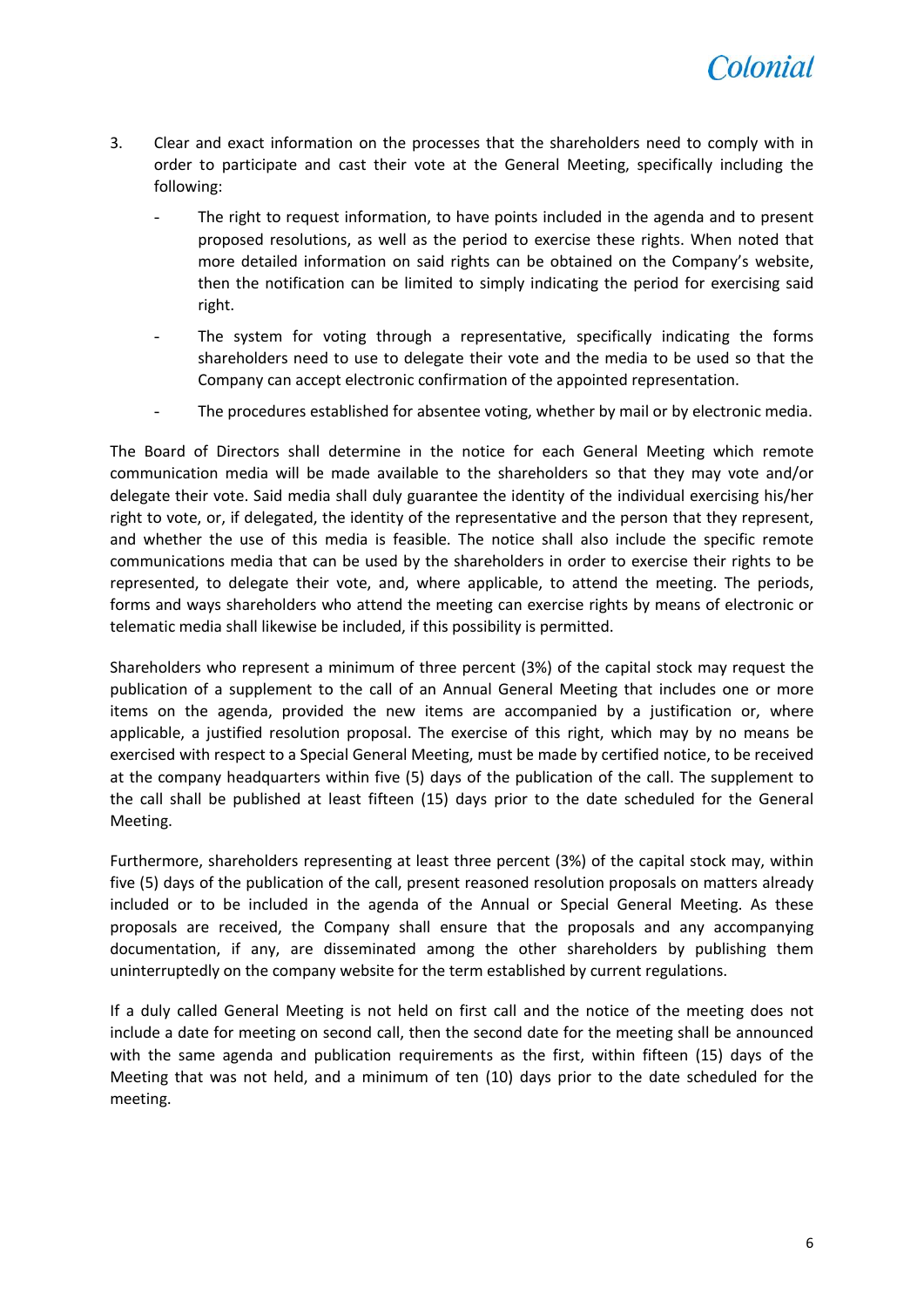

#### <span id="page-6-0"></span>**Article 8. Judicial notice or notice by Notary Public**

In the event an Annual General Meeting is not called within the legal period, then the meeting can, at the request of the shareholders and with the knowledge of the administrators, be called by the Judicial Clerk of the Mercantile Court or the Commercial Recorder at the Company's registered office. The notice shall also specify the person who will preside the meeting.

The same call must be made for a Special General Meeting when requested by the number of shareholders referred to in Paragraph 3 of Article 6 of these Rules.

#### <span id="page-6-1"></span>**Article 9. Agenda**

The Agenda for a General Meeting shall be set by the Board of Directors, considering the suggests and proposals received from the shareholders, and the way it is drafted shall not prevent a separate vote on those matters that are substantially independent in order for shareholders to separately exercise their preference when voting.

The agenda shall be drafted clearly and precisely, to facilitate the understanding of the matters to be addressed and voted on at the Meeting.

Shareholders shall be provided, through the Company's website as a communications channel of with shareholders, with the possibility to make suggestions and proposals on the matters included in the agenda and the Board shall decide on which and how to transfer those suggestions to the Meeting and, if applicable, submit them to a vote.

#### <span id="page-6-2"></span>**Article 10. Shareholders' right to information**

Shareholders have the right to have ample and precise information on the matters that will be debated and decided at the General Meeting. The Board of Directors shall encourage the informed participation of shareholders at General Meetings.

From the date a General Meeting is called, the shareholders can examine the proposed resolutions, reports and documents made available as required pursuant to law and the bylaws, either through the Company's website or at the Company's registered office. When allowed by law, shareholders can request that the full text of the documents made available to them be given or sent to them free of charge.

Once a General Meeting is called, any shareholder can immediately obtain from the Company, free of charge, the documents to be submitted for approval at the Meeting, as well as the management report and the auditors' report, where applicable.

From when the notice of a General Meeting is published until when the meeting is held, the Company shall publish the following information uninterruptedly on the company web page:

- a) The notification of the call.
- b) The total number of shares and rights to vote when the call is made, broken down by types of shares, if any.
- c) The documents to be presented at the General Meeting and in particular the administrators' reports, the auditors' reports, and any reports from independent experts.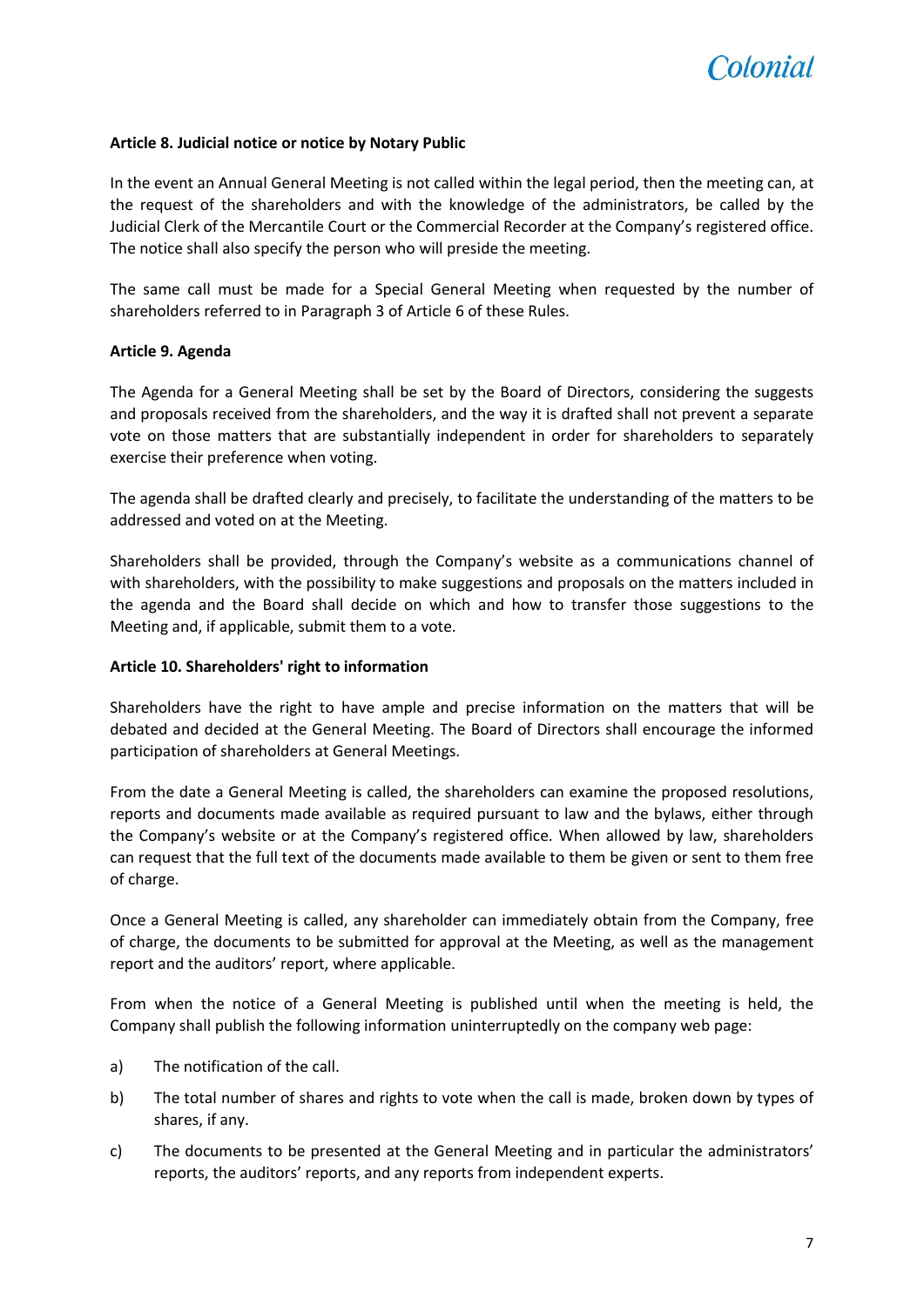

- d) The complete texts of the proposed resolutions for each and every point on the agenda, or for those points that are merely informative, a report from the competent bodies on each of the points made, as well as any proposed resolutions presented by the shareholders.
- e) With respect to the appointment, ratification or reelection of any of the members of the Board of Directors, the identity, curriculum vitae and category of each of these individuals, as well as the proposal and reports that are legally required for said purpose. In the case of a legal entity, the information shall include information on the individual to be appointed to permanently assume the duties of the office.
- f) The forms to be used for absentee voting, except when these are sent directly by the Company to each shareholder. If this cannot be published on the Company's website for technical reasons, the Company shall indicate how to obtain the printed forms, which shall be sent to all interested shareholders.
- g) Information on the communication channels between the Company and the shareholders in order to gather information or make suggestions pursuant to applicable regulations.
- h) The operating rules for the Shareholders' Electronic Forum.

Shareholders can request, up to the fifth day prior to the date set for the Meeting, that the administrators send the information or clarifications that they deem necessary on the matters included in the agenda, or to pose questions, in writing, that they consider pertinent. The shareholders can likewise make a written request within the same period, asking that the directors provide the clarifications that they deem appropriate on the information available to the public that may have been facilitated by the Company to the National Securities Market Commission from the date of the last General Meeting, and regarding the auditor's report. The administrators shall provide the information in writing up to the date set for the General Meeting.

Information can be requested in the form indicated in the call for the General Meeting. The provisions of this article are understood to be notwithstanding the right of shareholders to obtain printed documents and to request that they be sent, free of charge, when so established by law.

The Board of Directors can authorize any of its members as well as its Secretary and Vice Secretary, or any higher officer of the Company to respond to a request for information presented by a shareholder. Requests for information or clarification that are verbally presented by shareholders to the President regarding the abovementioned matters made during the General Meeting or in writing within five (5) days prior to the date set for the meeting, shall also be verbally provided during the General Meeting by any of the administrators present, at the discretion of the President.

In the event a shareholder's right to information cannot be satisfied, then the information shall be provided in writing within seven (7) days after the f conclusion of the General Meeting.

The administrators are required to provide the information referred to in the preceding paragraphs, except in cases in which such information is not necessary to protect the rights of the shareholder, when there are objective reasons which indicate that the information could be used for purposes outside of the company, or when disclosure of the information could be damaging to the Company or its associated companies. Violation of the right to information during a General Meeting shall not be grounds to contest the General Meeting.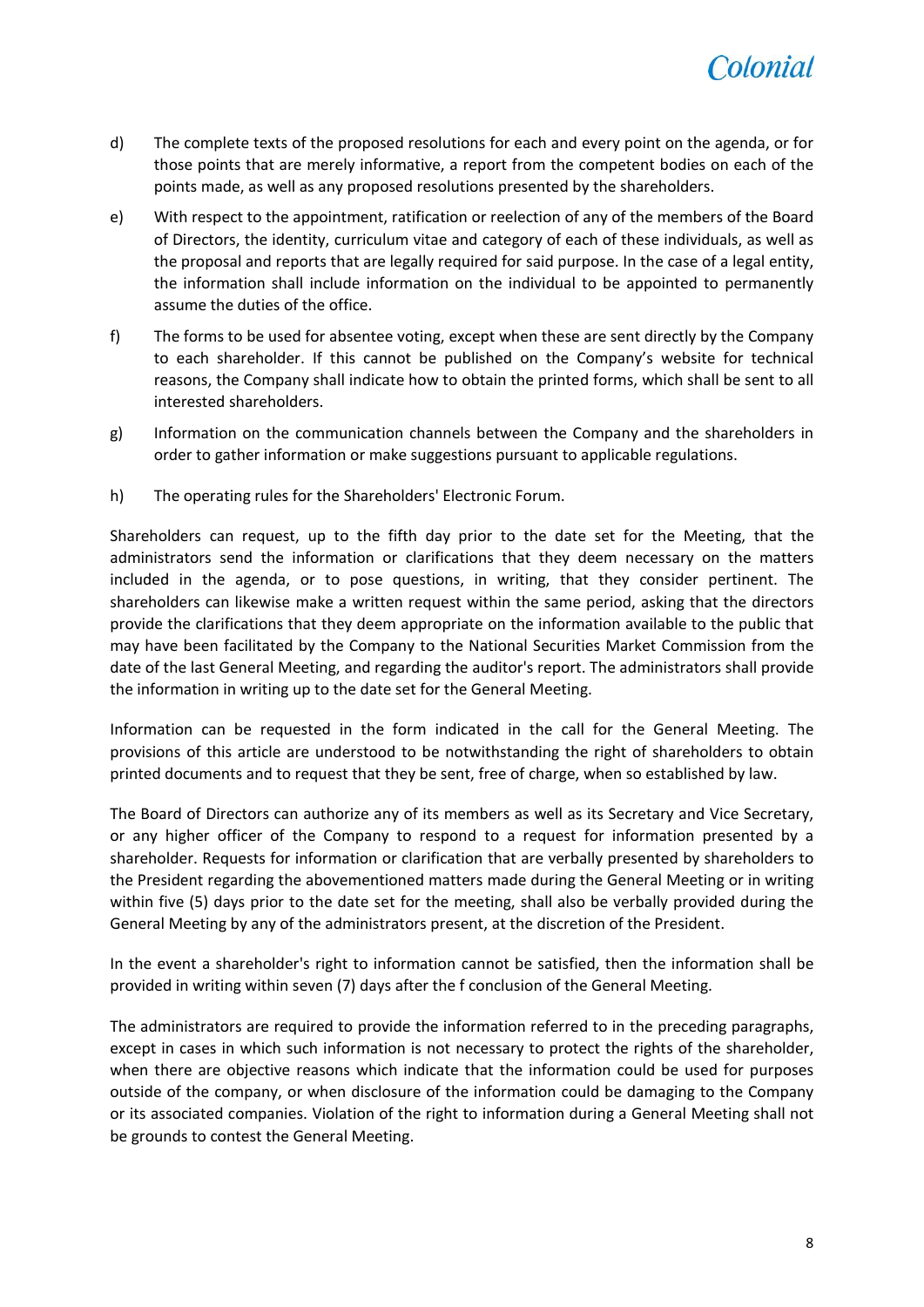

Nevertheless, the requested information cannot be denied when the request is backed by shareholders representing at least twenty-five percent (25%) of the capital stock. The shareholder shall be liable for any damages caused by abusive or damaging use of the requested information.

Valid requests for information, clarification or questions made in writing and the response made to these requests by the directors, in writing, shall be included on the Company's website. However, when, prior to raising a specific question, the requested information is clearly, expressly and directly available to all shareholders on the Company website in a question-answer format, the administrators may limit their reply to the information provided on the Company's website.

#### <span id="page-8-0"></span>**Article 11. Shareholder participation in preparing the meeting**

A Shareholders' Electronic Forum will be available from the date the General Meeting is called which shareholders, both individuals as well as the specific and voluntary associations who can legally constitute same, will be able to access with due guarantees in order to facilitate communication prior to the date of the General Meeting. Proposals to be presented can be published in the Forum, as a supplement to the agenda published in the notice, as well as requests for adhesion to those proposals, motions to reach the necessary percentage to exercise a minority right as specified by law, and bids or petitions for voluntary representation.

The right to request the publication of a supplement to the notice of an Annual General Meeting, including one (1) or more points on the agenda, and to present well-founded proposals for a resolution on maters already included or to be included in the agenda of the Meeting called, shall be governed by the provisions of Article 7 of these Rules.

#### **TITLE IV. ATTENDANCE AT THE MEETING**

#### <span id="page-8-2"></span><span id="page-8-1"></span>**Article 12. Right to attend and vote**

Shareholders may attend and vote at General Meetings, directly or duly represented, when they themselves or as a group hold at least five hundred (500) shares, which must be registered in the record of account entries five (5) days prior to the date the Meeting is scheduled. These shareholders must present, either at the company headquarters or before the entities indicated in the notice, either their certificate of legitimate status or the attendance card issued by the Company or those entities in charge of keeping the record of account entries, or by any other means permitted by law.

Shareholders can vote at the General Meeting, as well as grant the corresponding representation via remote communication media, if and when the identity of the shareholder is duly guaranteed as is the security of the electronic communications, where applicable, all pursuant to the current legislation of the time.

Each share carries one (1) vote.

To issue a vote by mail, the shareholder shall send the Company the duly completed and signed attendance ticket, delegation and absentee vote issued to him/her by the entity or entities responsible for registering the notes on account or for the Company, stating whether the vote is in favor or against, whether the shareholder abstains, or whether his/her vote is blank.

Votes cast by electronic media shall be done so with a recognized electronic signature or other form of guarantee that the Board of Directors deems suitable to assure the authenticity and identity of the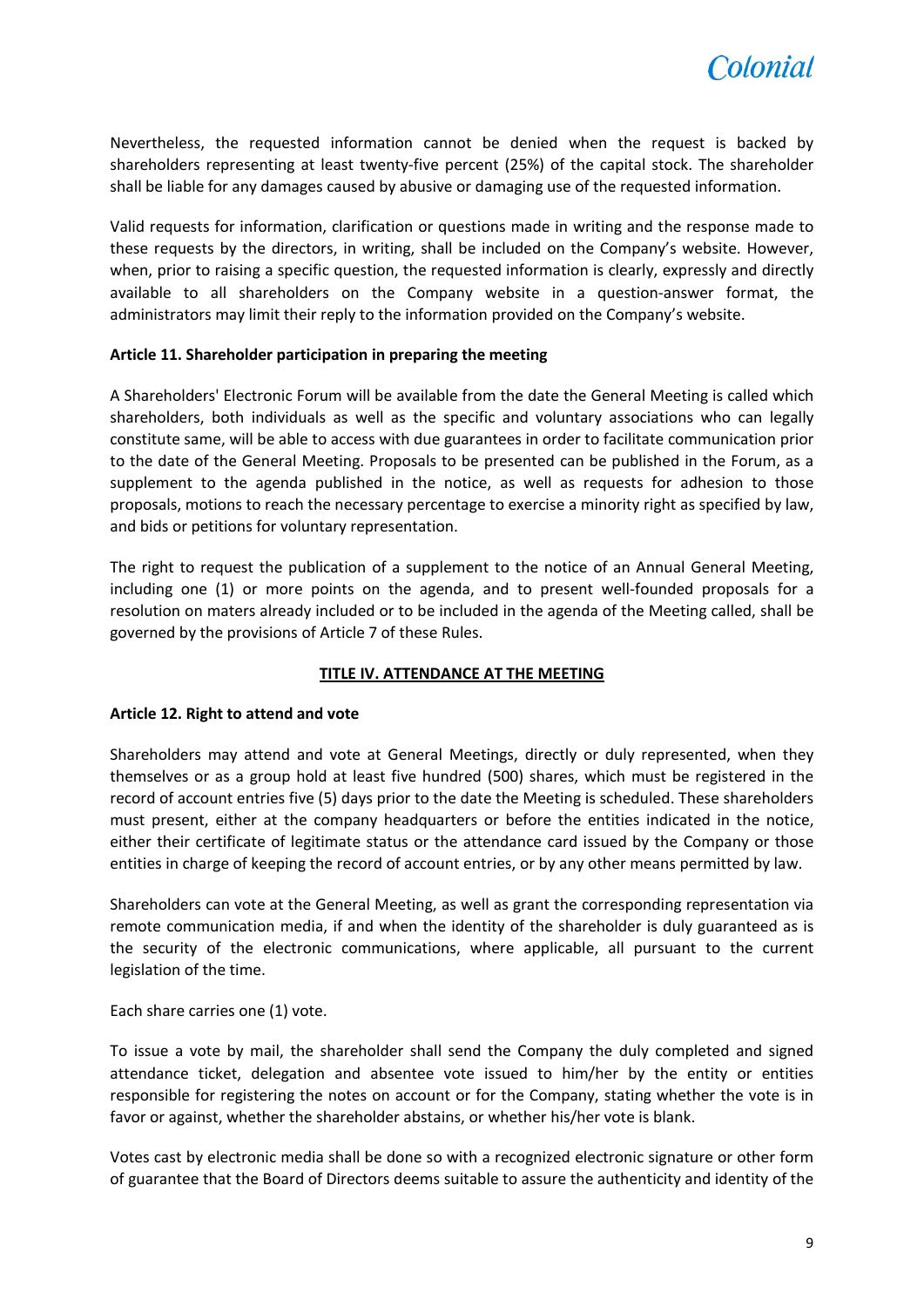shareholder exercising his/her right to vote, with an unalterable digital copy of the attendance ticket, delegation and absentee vote.

Notwithstanding the above, the Company can create a specific digital application on its website allowing absentee votes. In this case, no unalterable digital copy of the attendance ticket, delegation and absentee vote shall be required.

The vote issued by means any of the media set forth above shall be received by the Company at least twenty-four (24) hours prior to the time and date set for the General Meeting in the first call, without prejudice to the authority of the President to admit votes received later. If the President does not use this authority, all votes received outside of the time limits shall be considered not issued.

An absentee vote cast and referred to in this article shall be considered void:

- i. If it is later expressly revoked by the same medium used to cast the vote and within the time limits established to do so.
- ii. If the issuing shareholder physically attends the meeting.

Shareholders who cast an absentee vote shall be considered as present for purposes of constituting the General Meeting.

The Company can provide the entities that participate in the Sociedad de Gestión de Sistemas de Registro, Compensación y Liquidación de Valores S.A. (lberclear) with a proposed form for the attendance tickets for the Meeting, to be issued by said entities to the respective depositing shareholders, thereby assuring that the tickets are all uniform and include a bar code or other system to allow them to be read electronically to facilitate the electronic calculation of those attending the meeting, as well as the form that will be used to delegate the powers to represent any shareholder. Attendance tickets may include the identity of the representative if not expressly named by the shareholder represented.

Before the session is called to order, those attending the meeting will be provided with the text of the proposed resolutions that will be submitted to a vote at the General Meeting and, if applicable, the text of the responses provided to the shareholders in response to their requests for information made in writing prior to the Meeting, when the Board of Directors considers this information necessary or opportune for the knowledge of those attending the meeting.

Members of the Board of Directors shall attend the General Meetings even when their presence is not required for the valid constitution of the Meeting. Managers, technicians and other persons who the Board of Directors believe may have an interest in advancing company matters and whose participation may be useful for the Company, may attend the Meeting. The President of the General Meeting may authorize the attendance of any person deemed opportune, although the shareholders may revoke this decision.

#### <span id="page-9-0"></span>**Article 13. Representation**

All shareholders entitled to attend may be represented at a General Meeting by anyone. Representation must be granted in writing and specifically for each Shareholders Meeting, pursuant to the terms and scope of the Corporate Enterprises Act.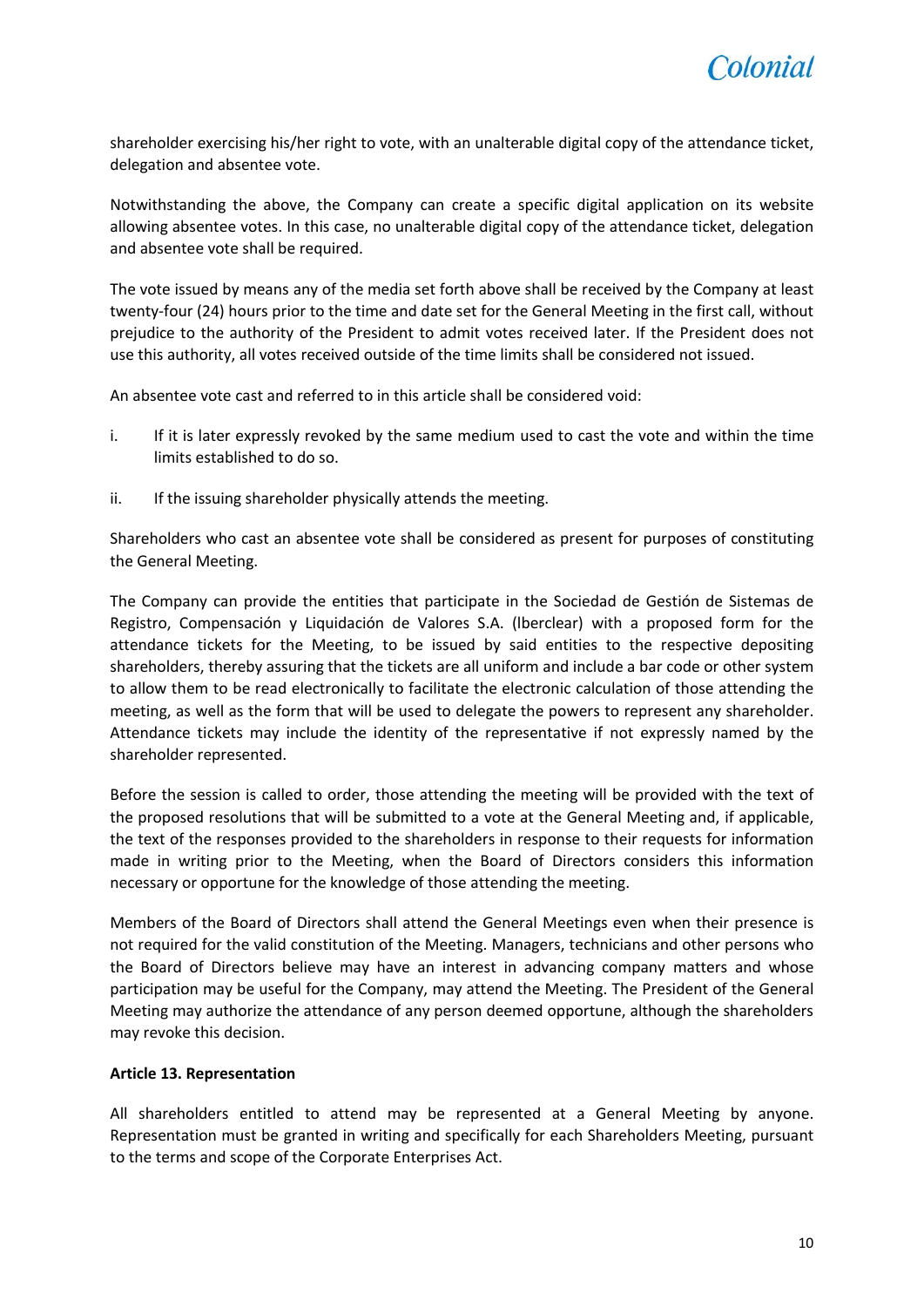

In the event that a represented shareholder has issued instructions, the representative shall issue the vote in accordance with those instructions and is required to preserve said instructions for one (1) year after the date of the corresponding Meeting.

A representative can represent more than one shareholder, without restrictions on the number of shareholders he/she can represent. A representative who represents several shareholders can cast both positive and negative votes in accordance with the instructions given by each shareholder.

The delegation can also include those points which, although not set forth in the agenda in the notice, may be dealt with in the Meeting as allowed by law.

In any event, the number of shares represented shall be calculated in order to validly call the Meeting to order. Representation is always revocable. Physical attendance by the person represented at the Meeting shall be considered a revocation of representation.

Representation can also be granted by remote communications media, if and when the identity of the shareholder is duly guaranteed as is the security of the electronic communications, where applicable, pursuant to the current legislation at the time.

A representative can be appointed by mail by sending the Company a document setting forth the representation granted, together with the attendance ticket issued by the Company or organizations responsible for keeping a registry of notes on record. However the attendance ticket may be sufficient when it provides that it can be used for purposes of delegation through regular mail.

A representative can likewise be appointed by electronic or other remote communications media that duly guarantee the identity of the person represented and the representative and as long as the electronic communications are secure, as determined by the Board of Directors at the time that it calls each Meeting, and when it is published in the notice of Meeting and on the Company's website.

Representatives appointed by electronic media shall be subject, to the degree possible, to the regulations contained in Article 12 of these Rules regarding absentee voting.

Representation granted by any of the remote communications media described above shall be received by the Company no less than twenty-four (24) hours prior to the time and date set for the General Meeting in the first call, without prejudice to the authority of the President to admit votes received later. If the President does not use this authority, all votes received outside of the time limits shall be considered not issued.

The President and the Secretary of the General Meeting shall have broad powers to admit the validity of the document or the means to accredit the representation, only considering that the document does not comply with the minimum essential requirements to be valid when it cannot be remediated.

#### <span id="page-10-0"></span>**Article 14. Conflict of interest by the representative and public request to represent**

Before being appointed, the representative shall inform the shareholder, in writing, of any possible conflicts of interest. There may be a conflict of interest when the representative is involved in any of the situations set forth in the Corporate Enterprises Act. However if there are precise instructions related to the vote, there shall be no conflict of interest.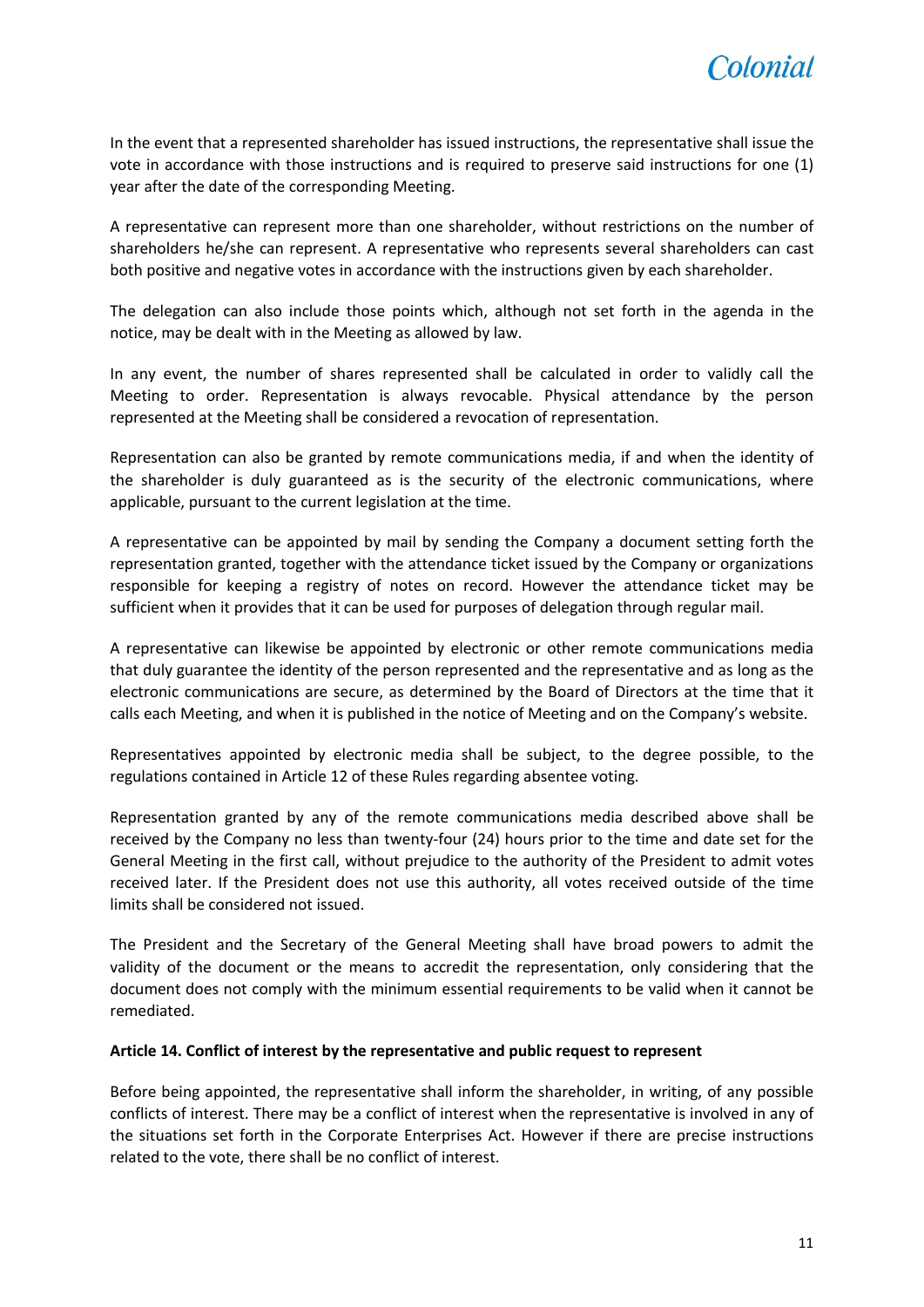

In the event the Company administrators, securities depositories or those responsible for recording notes on account should request a representative for themselves or for another, and in general whenever the request is made publicly, then the rules contained in the Corporate Enterprises Act and in the Securities Market Act shall apply, as well as the provisions of these Rules. More specifically the document that granting representation shall contain or have the agenda attached, as well as the request for instructions regarding exercising the vote and indicating the form in which the representative will vote, if precise instructions are not given. The delegation can also include points that, even though not included in the agenda in the call, may also be addressed at the Meeting if allowed by law, and may also provide for the substitution of the director represented by another Director, by the Secretary of the Board or another shareholder attending the Meeting if and when he/she has a conflict of interest that prevents him/her from issuing the vote delegated to him/her.

As an exception, the representative can vote in a different manner when there are circumstances that were not known at the time the instructions were sent and there is a risk of damaging the interests of his client. If the vote cast in a way other than was instructed, then the representative shall immediately inform his client of this, in writing, explaining the reasons for the vote.

When there has been a public request for representation, the administrator acting as representative shall be restricted to exercising the right to vote as established in the Corporate Enterprises Act for possible conflicts of interest.

A public request for representation shall be understood to have been made when a single person is acting as the representative for more than three (3) shareholders.

Unless the person represented specifies otherwise, any representative who has a conflict of interest shall be considered to have also designated the President and Secretary of the General Meeting as joint and successive representatives.

#### **TITLE V. ORGANIZATION AND CONSTITUTION OF THE MEETING**

#### <span id="page-11-1"></span><span id="page-11-0"></span>**Article 15. Organization, place and time of the meeting**

The General Meeting shall be held in the place and on the date specified in the notice and in the Spanish city that is designated by the administrative body for each meeting. In the event the location of the meeting is not specified in the notice, then it shall be held in the Company's registered office.

To guarantee the security of those attending and the good order of the General Meeting, the Board of Directors shall establish oversight and protection measures, including the appropriate access controls.

The Board of Directors may resolve to broadcast the General Meeting via the company web page.

The board can likewise provide simultaneous interpretation of the interventions in the Meeting, when it considers this opportune for any reason.

The President can have the General Meeting recorded on audiovisual support.

Conferences within the General Meeting may be held in more than one room when the Board considers that the number of attendees constitutes due cause. In this case, intercommunicating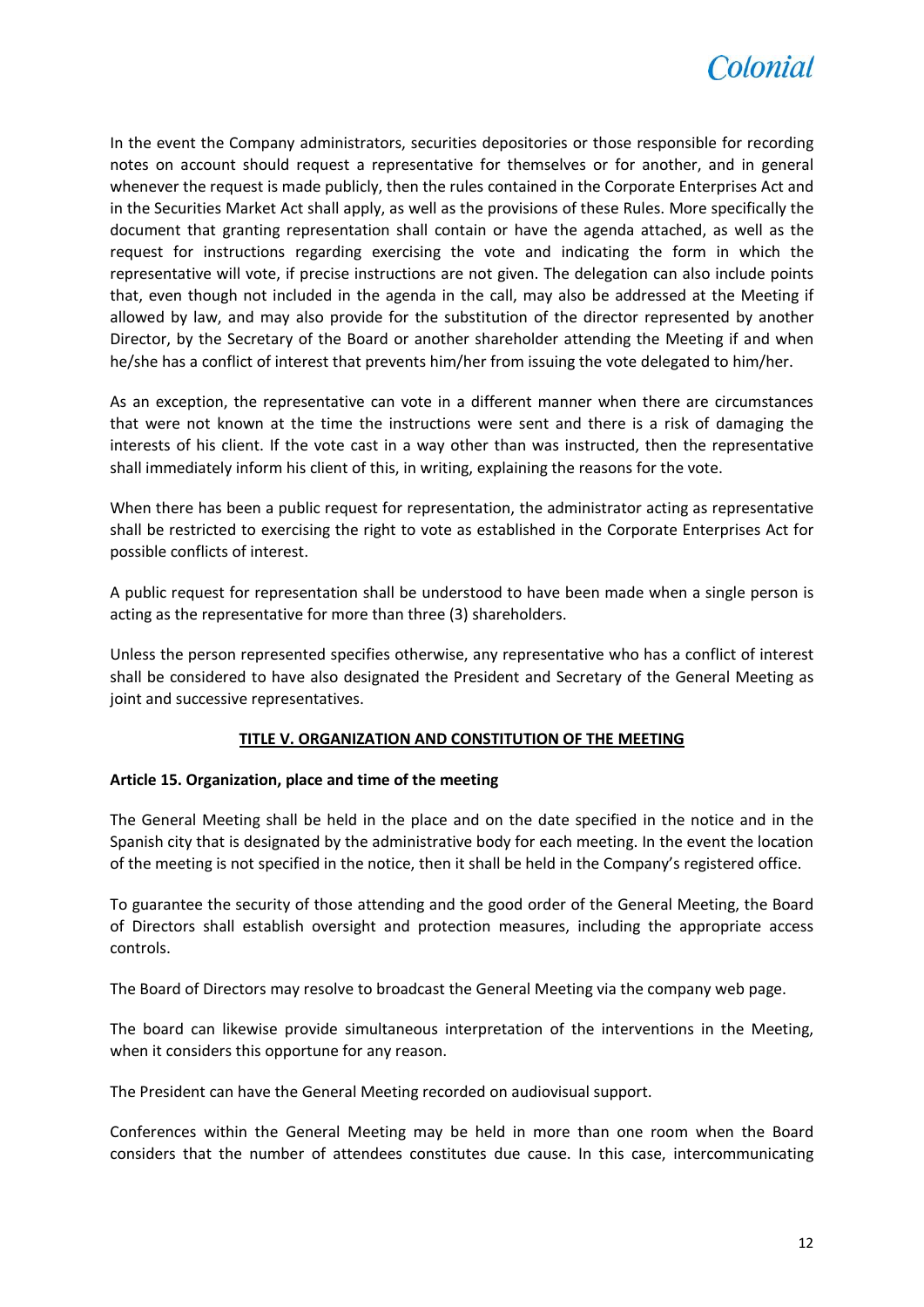

audiovisual media shall be installed to assure that the meeting proceeds simultaneously and in union.

It can be agreed upon at the General Meeting to postpone the meeting for one or two consecutive days, at the proposal of the Board of Directors or a number of shareholders representing at least one fourth of the capital stock and in attendance at the meeting. Regardless of the number of sessions, the Meeting shall be considered a single unit, with the minutes being valid for each of the sessions. It shall therefore not be necessary to repeat compliance with the requirements set forth in the law and in the bylaws to validly call to order the successive sessions.

If any shareholder included on the attendance list does not attend the successive sessions, then the majorities necessary to adopt the resolutions shall continue to be determined in the sessions from the information resulting from said list.

Exceptionally, and in the event that a disturbance should cause a substantial break in the good order of the meeting or should any other extraordinary circumstance temporarily prevent its normal advancement, then the President of the Meeting can order the suspension of the session during the time sufficient to re-establish the conditions necessary for the meeting to continue. In this case the President can adopt the measures that he/she deems appropriate to guarantee the safety of those present and to prevent a repetition of the circumstance that could once again alter order at the meeting.

#### <span id="page-12-0"></span>**Article 16. Constitution of the meeting**

A Shareholders Meeting, whether Annual or Special, shall be validly called to order, on first call, when attended by shareholders, in person or by proxy, accounting for at least twenty-five percent (25%) of the subscribed capital stock with voting rights. On second call, a General Meeting shall be validly called to order regardless of the capital stock in attendance.

Notwithstanding the provisions of the preceding Article, for it to be possible at a Shareholders Meeting to validly agree upon increasing or reducing the capital stock or any other modification of the bylaws, issuing bonds that can be converted into shares or those bonds which allow the holder to receive a share of the Company's profits, suppressing or limiting the preferred acquisition rights of new shares, in addition to the transformation, merger, demerger or overall assignment of the assets and liabilities, the transfer of the registered office abroad or any other matter determined by law, said General Meeting must be attended, on first call, by shareholders, directly or by proxy, accounting for at least fifty percent (50%) of the subscribed capital stock with voting rights. On second call, the attendance of twenty-five percent (25%) of the capital stock shall suffice.

The provisions of this article shall be understood as without prejudice to the reinforced quorum required for constitution or voting that may be established by law or these bylaws.

Shareholders who cast an absentee votes pursuant to the corresponding call for a meeting, shall be counted as present for the purposes of constituting the General Meeting.

The absence of shareholders after the General Meeting has been called to order shall not affect the validity of the meeting.

The attendance of members of the Board of Directors shall not be required to validly call the Meeting to order.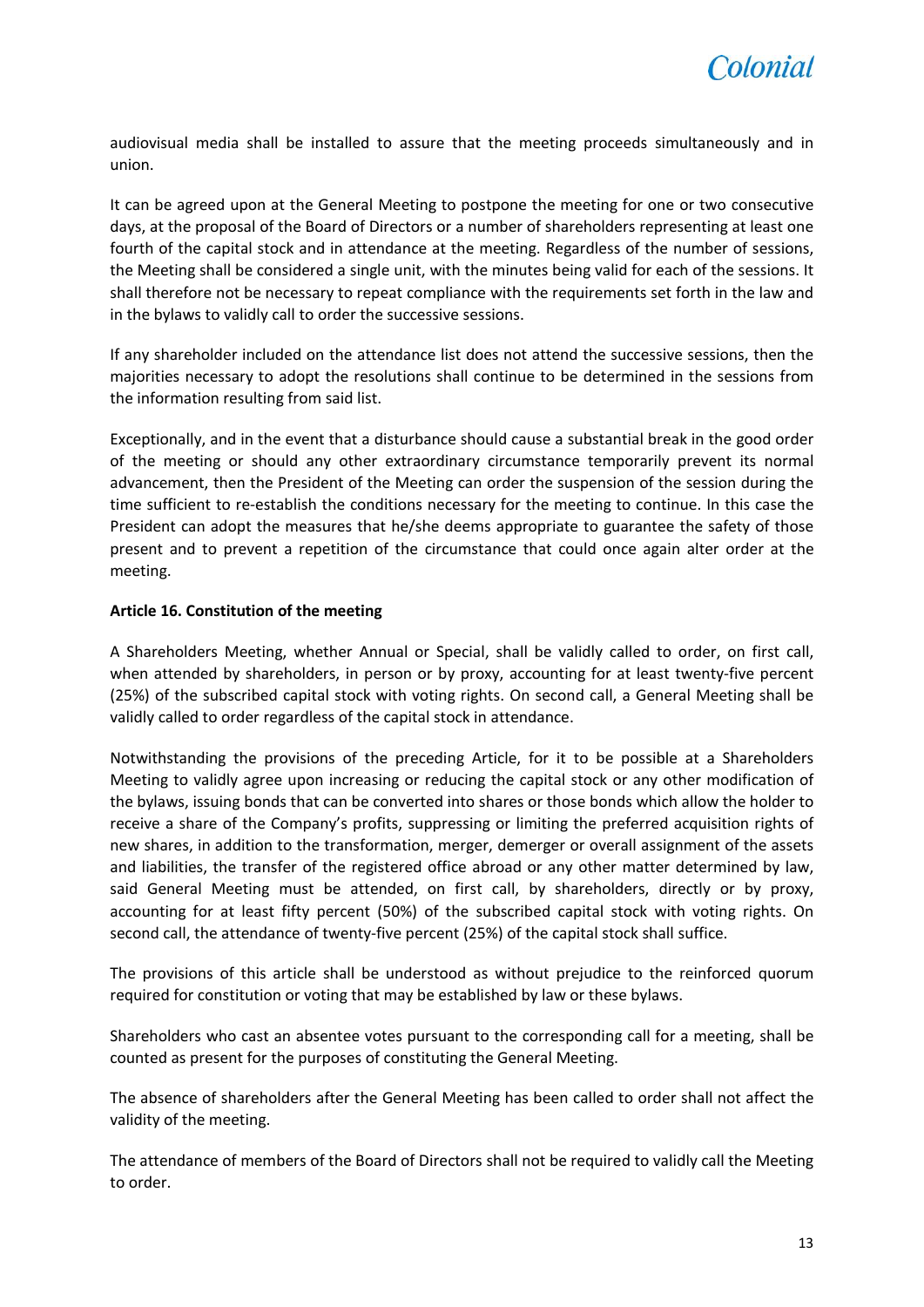

#### <span id="page-13-0"></span>**Article 17. President, Secretary and the presiding board of the General Meeting**

The President of the Board of Directors shall serve as President of the Shareholders Board, or failing which, the most senior Vice President among those appointed; and, as Secretary, either the Secretary or Assistant Secretary of the Board of Directors. In the absence of those mentioned above, the President and Secretary of the presiding board shall be designated by the shareholders in attendance at the General Meeting.

The remaining members of the Board who attend the General Meeting shall form the presiding board of the Meeting, together with the President and Secretary.

The President of the Board shall lead the meeting, resolve any questions that may arise on the attendance list and on the content of the agenda, give the floor to shareholders who request to speak; and when he/she deems it appropriate he/she shall indicate when a vote will be made on the resolutions and proclaim the result of the votes; and in general he/she shall exercise all of the powers necessary for the meeting to be carried out, including interpreting the provisions of these Rules.

#### <span id="page-13-1"></span>**Article 18. Formation of the attendance list**

Before beginning with the items on the agenda, a list of those attending the meeting will be prepared, specifying the name or representative of each person attending and the number of shares either owned or represented by the attendee.

The person attending the meeting may accredit his/her right to attend with his/her corresponding entrance ticket or validly issued certificate of legitimacy, exhibiting the documents that accredit his/her identity and, where applicable, his/her ownership or representation of the shares required, at least five (5) days prior to the scheduled Meeting date.

Shareholders who wish to vote via remote communications media, if this possibility has been included in the notice of the Meeting, shall accredit their identity and that they are a shareholder as determined by the Board of Directors in the notice of meeting.

Shareholders or their representatives, as the case may be, who enter the location of the General Meeting after the General Meeting has already begun deliberating the agenda shall not be included in the attendance list.

Nevertheless, the President may extend closing the attendance list for a few minutes, in order to take care of crowds of shareholders who appear at the last minute. In this case, a provisional close can be made in order to accredit that a quorum exists to validly call the Meeting to order. In any event, the final closing of the list and consequent determination of the existence of a quorum shall be completed before beginning to discuss the items on the agenda.

The number of shareholders present either personally or through a representative shall be determined at the end of the attendance list, as well as the amount of capital stock owned by them and specifying how much corresponds to shareholders with voting rights.

The attendance list signed by the Secretary and with the approval of the President shall be included at the beginning of the minutes or attached therefore. If the minutes are notarized, the attendance list shall be attached to the minutes.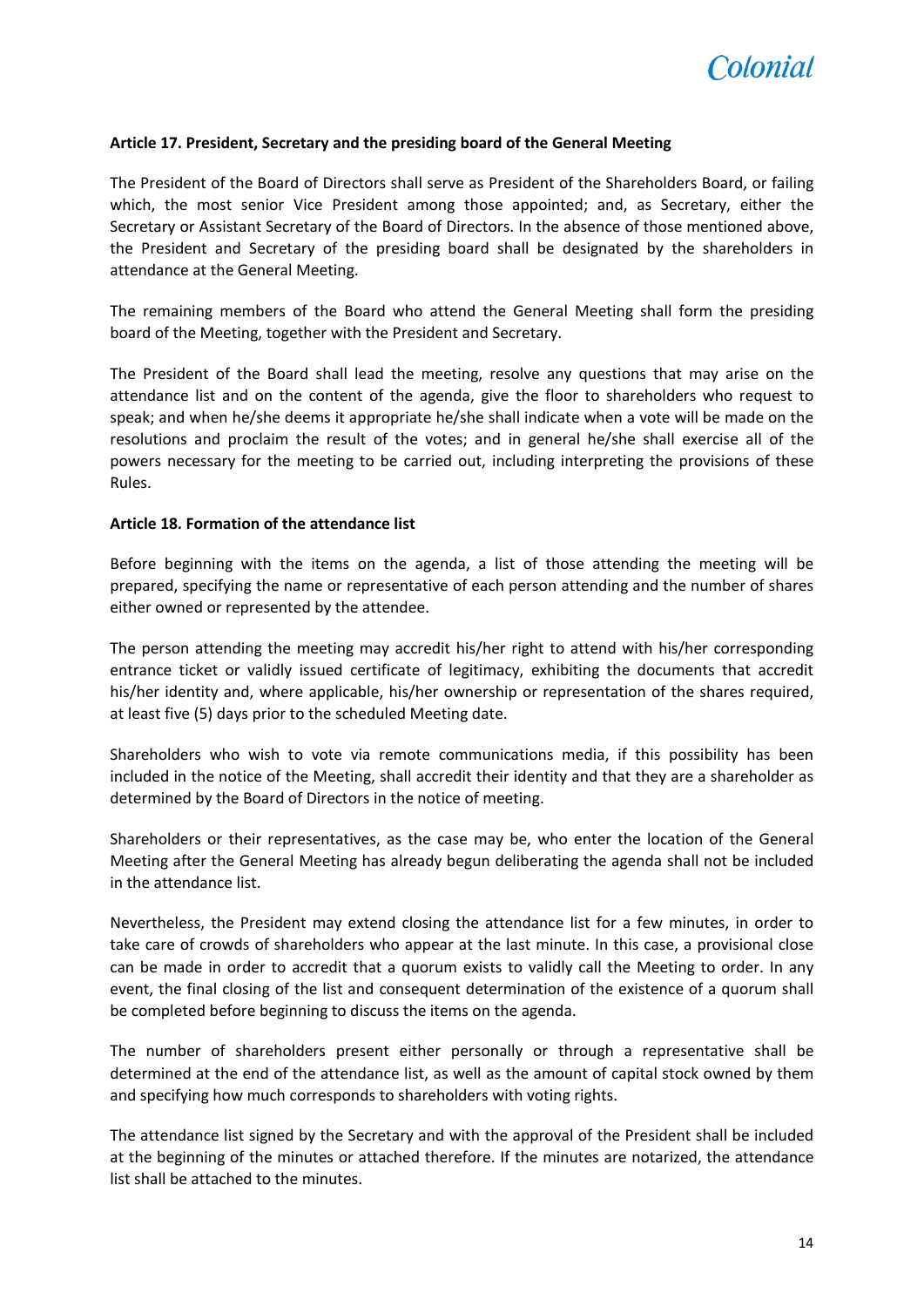<span id="page-14-0"></span>The attendance list may also be prepared electronically or included in digital support.

#### **TITLE VI. HOLDING AND THE PROCESS OF THE MEETING**

#### <span id="page-14-1"></span>**Article 19. Beginning of the meeting**

The President or the Secretary, if delegated by the President shall read the notice, and acknowledge it as read if no shareholder so opposes. He/she shall report on attendance at the Meeting, specifying the number of shareholders with voting rights who are present either personally or through a representative, as well as the number of shares corresponding to each of them and the percentage of capital stock represented.

The President shall then declare whether the requirements to validly call the Meeting to order have been met. In the event of the provisional close of the attendance list as described in the foregoing article, the information referred to in that provisional close can initially be read, and the President can declare the Meeting validly called to order and determine the points on the agenda that may be addressed based on that information. Upon closing the final attendance list and before opening discussion and voting on the points in the agenda, the information from the final list shall be read, and the President shall ratify the declaration calling the meeting to order and determining the points in the agenda that can be addressed. The information to be considered for all purposes shall be that found on the permanent list.

After the President has called the Meeting to order, he/she shall give the floor to the Notary Public, if present, to ask those attending if they have any reserve or objection regarding the information given and the valid constitution of the Meeting. Whoever wishes to express their reserve or objection shall do so, after providing his/her name and the number of shares owned or represented by him/her to the Notary Public, if present, so that this information can be included in the minutes of the meeting.

#### <span id="page-14-2"></span>**Article 20. Development of the meeting. Shareholder interventions at the meeting**

After the Meeting has been called to order, the President shall invite the shareholders who wish to speak at the General Meeting either to request information or to make a statement related to the points on the agenda, so that this can be stated before the Notary Public or before the Board of Directors, where applicable, and as previously indicated through their entrance ticket or corresponding certificate with their name and the number of shares owned or represented by them, where applicable.

The administrators can include in the notice for the meeting the interventions and proposed resolutions that pursuant to law they intend to present to those who will attend the meeting via electronic media. In the event this possibility is contemplated in the notice for the Meeting, the Company must be notified before the Meeting is called to order. This notice shall describe the periods, forms and ways to exercise the shareholders' rights provided by the directors to allow the orderly progression of the Meeting.

Once the presiding board of the Meting has the list of shareholders who wish to intervene in the Meeting and after this has been announced by the President of the Meeting or the people named for this purpose in the corresponding reports, the President shall open the floor for comment by the shareholders before voting on the matters included in the agenda. Shareholders shall intervene in the order in which they are called by the Board.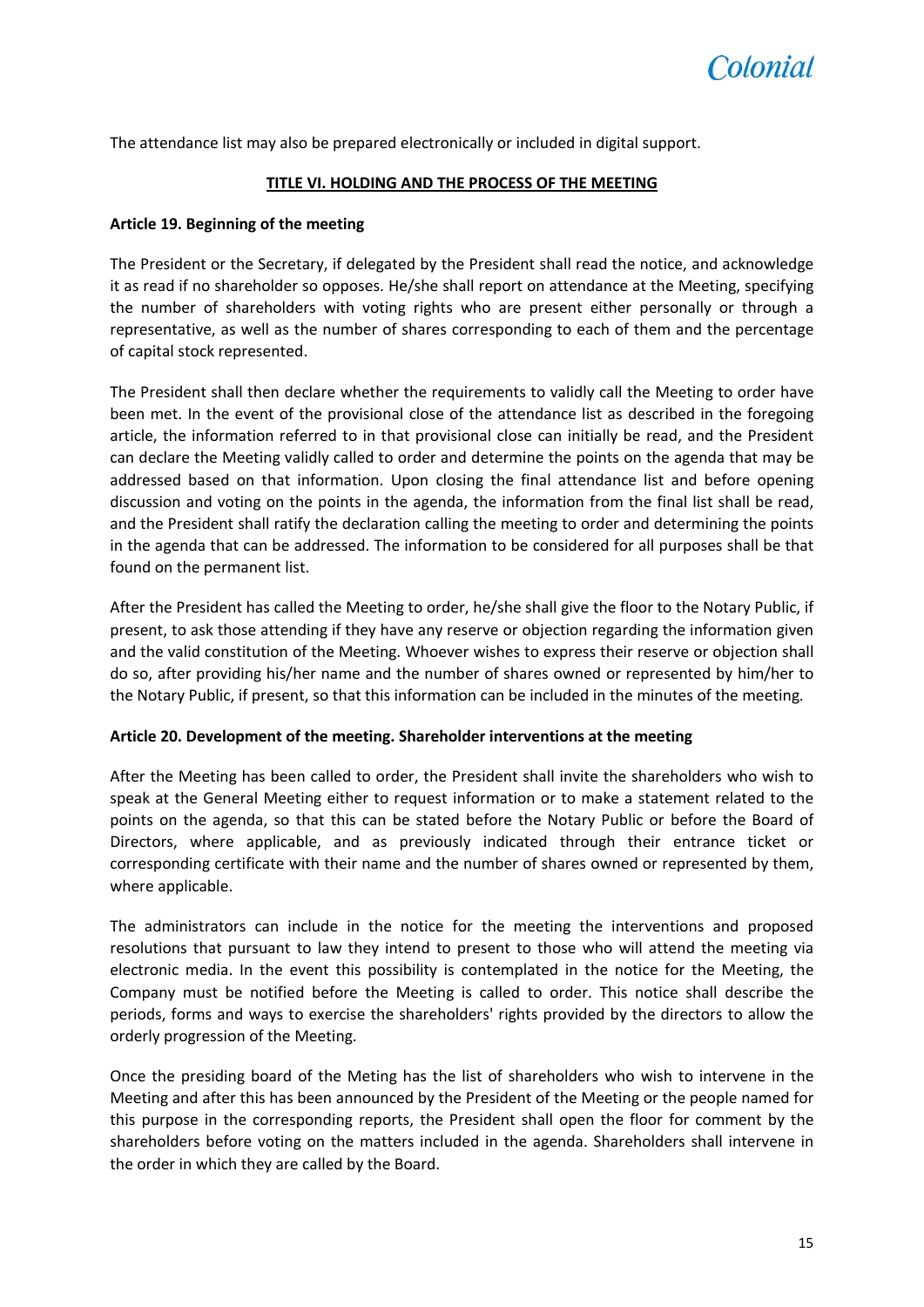

If the shareholder intervening wishes to have his/her intervention recorded in the minutes of the Meeting in writing, he/she shall provide the Notary Public or the directing board with a copy of his/her intervention at that time so that it can be compared with his/her speech.

The President in use of his/her powers can regulate the course of the interventions. More specifically, and without prejudice to other activities, the President:

- (i) can postpone the time initially assigned to each shareholder, as he/she deems appropriate;
- (ii) can request that the speaker clarify any questions that were not understood or that were not sufficiently explained during the intervention;
- (iii) can call the intervening shareholders to order so that their intervention is limited to the matters of the Meeting and so that they abstain from making any improper statements or from using their right in an abusive or obstructionist manner;
- (iv) can announce to the speaker that his/her time is about to expire so that they can adjust their speech; and when the time allotted for their intervention has expired or if they persist in the conducts described in the sub paragraph above, he/she can withdraw their right to speak; and
- (v) if he/she considers that the intervention could alter the order and the normal progession of the meeting, he/she can ask that they abandon the building and, if applicable, adopt the measures necessary to comply with this action.

The President, pursuant to law, shall provide the information or clarifications requested; he/she can, however entrust this mission to any of the administrators who are present, to a member of the presiding board, or to any manager, employee, expert or adviser of the Company, as he/she sees fit depending on the matter involved.

The President can respond individually to the interventions of the shareholders at the conclusion of their intervention, or jointly at the conclusion of all interventions. In the latter case, he/she can provide the information or clarifications requested either individually or grouped by subjects but always in accordance with the provisions of Article 10 of these Rules

#### <span id="page-15-0"></span>**Article 21. Information during the Meeting**

During the course of the Meeting the shareholders will be able to verbally request the information or clarifications that they deem appropriate regarding the matters included in the agenda, as well as the clarifications that they deem necessary regarding the information available to the public that may have been facilitated by the Company to the National Securities Market Commission from the date of the last General Meeting, and regarding the auditor's report. The information or clarifications requested shall be facilitated by the President, although he/she may, due to the nature of the information, entrust that duty to another member of the presiding board or to an appropriate expert.

In the event that it is impossible to satisfy the shareholder's right to information at that time, then the directors shall provide that information in writing within seven (7) days after the conclusion of the Meeting.

The information requested can be denied only in accordance with the provisions of Article 10 of these Rules. However, when the information requested is clear and expressly and directly available to all shareholders on the Company's website in a question-answer format, the administrators can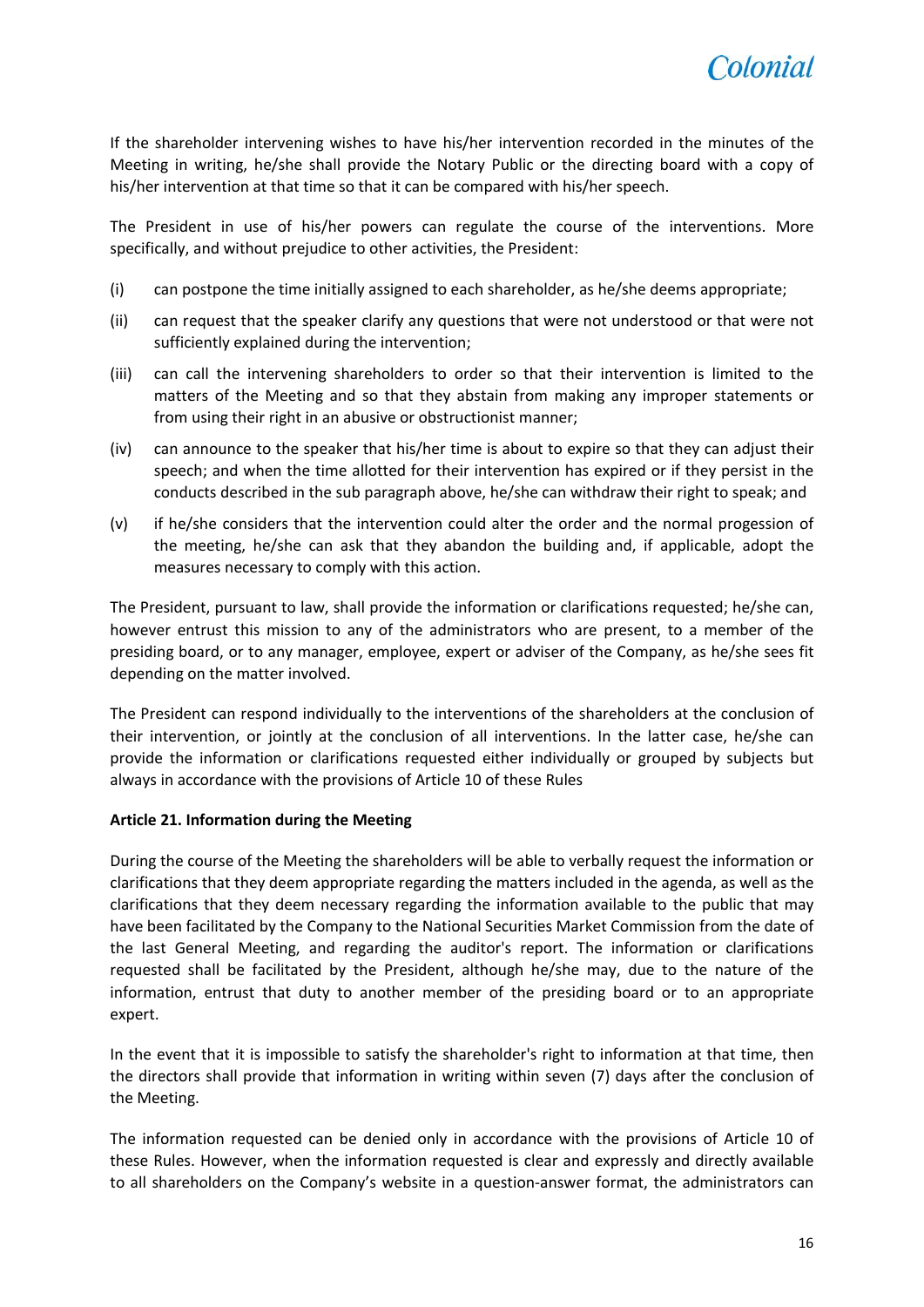

limit their reply to the information on the Company's website.

#### <span id="page-16-0"></span>**Article 22. Adoption of resolutions**

At the conclusion of the shareholder interventions, the proposed resolutions on matters included in the agenda or on matters that by law are not required to be included in the agenda, shall be submitted for vote.

Company resolutions shall be adopted at the Meeting by a majority of the shareholders present either personally or through a representative; a resolution shall be understood as adopted when it obtains more votes in favor than against the present or represented capital stock.

Resolutions to increase or reduce capital stock and any other amendment of the Company bylaws, resolutions to issue bonds that are convertible into shares or bonds that grant bondholders a share in company profits, resolutions to limit or eliminate the right to first refusal on new shares, as well as to transform, merge, demerge or completely assign assets and liabilities, to change the Company's registered office to a foreign country or any other resolutions determined by law, if the present or represented capital stock at the meeting exceeds fifty percent (50%), shall require approval by an absolute majority. However a favorable vote of two thirds of the present or represented capital at the Meeting shall be required when the meeting is called to order on second call with the attendance of shareholders representing twenty five percent (25%) or more but without reaching fifty percent (50%) of the subscribed capital stock with the right to vote.

Each share carries one (1) vote.

Matters that are substantially independent shall be voted on separately so that shareholders can separately exercise their preferred votes. In any event, even though included in the same point on the agenda, the following matters shall be voted on separately: (a) the appointment, ratification, reelection or removal of each administrator; (ii) when amending the bylaws, each article or group of articles that are self-regulated; and (iii) matters that are so required by law or the bylaws.

Entities that appear to be legitimate shareholders by virtue of the share ledger but who act on behalf of different individuals can divide their vote and cast it in different ways in compliance with the orders that they have received.

These intermediary entities can likewise delegate the vote to each of the indirect owners or third parties designated by them, with no limitations on the number of delegations granted.

Proposed resolutions that are formulated by the Board of Directors with respect to each point of the agenda shall be submitted to a vote, followed by votes on other proposals formulated, if any, by order of temporary priority. In any event, upon approval of the proposed resolution, all other resolutions that are associated with the same matter that are incompatible with the resolution adopted shall automatically be abandoned, and therefore not be submitted to a vote.

It will not be necessary for the Secretary to first announce or read the texts of the proposed resolutions whose texts have been made available to shareholders prior to the session, except when a shareholder requests this for some or all of the proposals, or when the President considers it opportune. In any event, the Secretary shall indicate the point on the agenda that refers to the resolution proposed for a vote.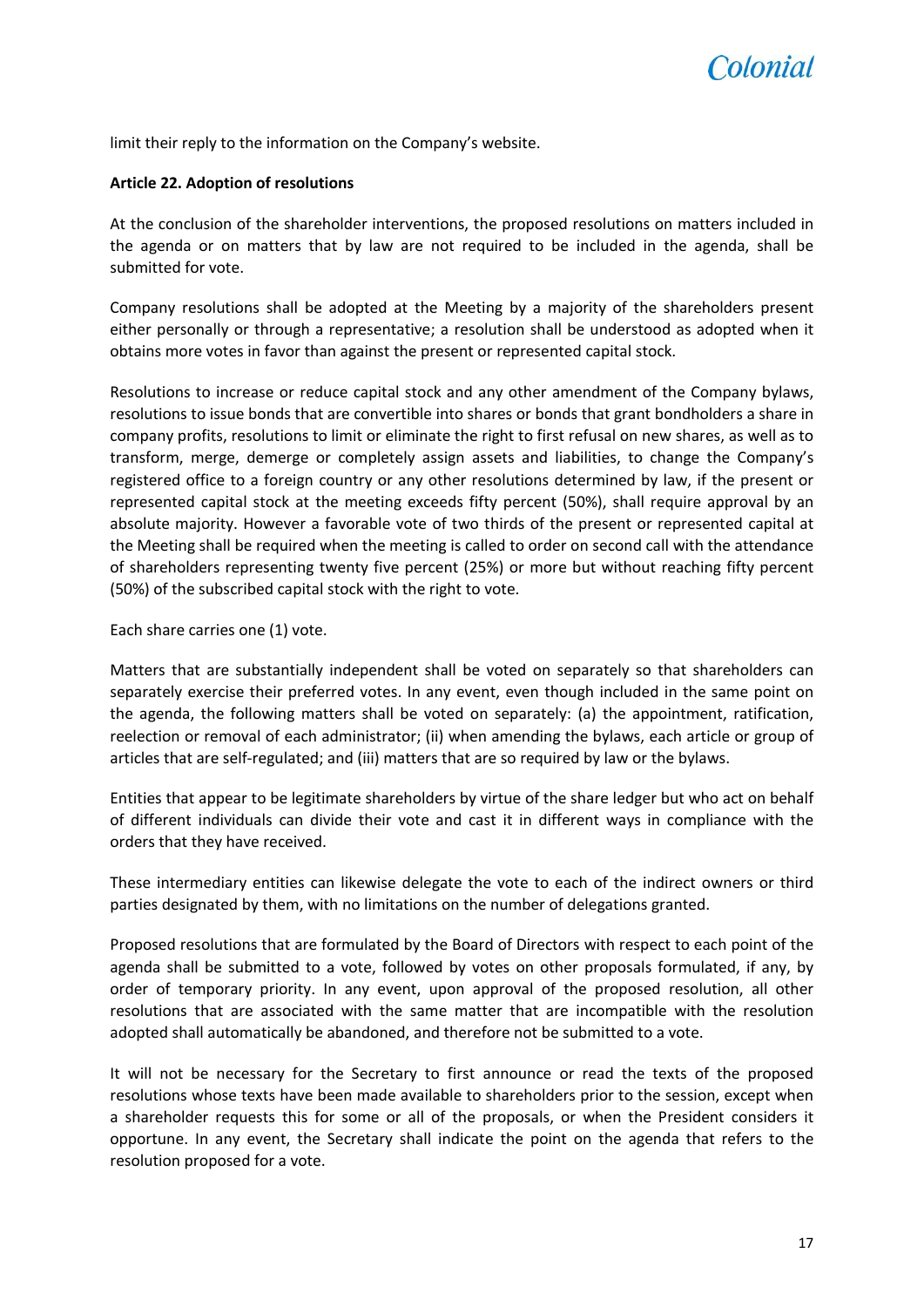

The Secretary can likewise explain or read a summary of the proposed resolutions whose texts were made available to shareholders prior to the session.

As a general rule, and in order to help the Meeting process along, and based on the assumption that all shareholders who leave the meeting prior to the vote without leaving note of their withdrawal and the agenda in discussion at the time that they leave, vote in favor of the proposals either made or assumed by the Board with respect to the points included in the agenda, then the procedure for voting and determining the vote is as follows:

a) When resolutions are regarding matters included in the agenda, votes corresponding to all of the shareholders attending the meeting either personally or by representative, according to the attendance list, shall be considered or assumed by the Board of Directors to be in favor, except: 1) votes corresponding to shares whose owners or representatives have informed the Secretary, or the Secretary's office designated for said tasks, that they will leave the meeting prior to the vote at hand; 2) votes against; 3) abstentions; 4) blank votes, if any.

For purposes of the vote, the President or the person appointed by the President shall ask for votes against the proposal made, followed by abstentions, making it unnecessary to state the votes in favor.

Blank votes shall be taken into account only when the shareholders expressly request, even though the President or the person appointed by the President does not ask about this.

b) When resolutions are regarding matters not included in the agenda, votes corresponding to all shareholders attending the meeting either personally or by representative, according to the attendance list, shall be either considered or assumed by the Board of Directors to be in favor of the proposal, except: 1) votes corresponding to shares whose owners or representatives have informed the Secretary, or the Secretary's office, that they will leave the meeting prior to the vote at hand; 2) votes in favor; 3) abstentions; 4) blank votes, if any.

Notwithstanding the above, when any legitimate shareholder has exercised his/her right to complete the agenda or to present newly proposed resolutions prior to the date of the General Meeting, then the Company shall submit these points or alternative proposals to a vote, following the same rules for voting as those formulated by the Board of Directors, especially the assumptions or deductions made regarding the nature of the votes.

For purposes of the vote, the President or the person appointed by the President shall ask for votes in favor of the proposal made, followed by abstentions, making it unnecessary to state the votes against.

Blank votes shall be taken into account only when the shareholders expressly request, even though the President or the person appointed by the president does not ask about this.

Any shareholder who wishes to inform the Secretary, or –the Secretary's office, that he/she is leaving the meeting shall do so in a written note signed by the shareholder or his representative, indicating the number of shares owned and/or represented and the point of the agenda prior to the vote in which he/she left the meeting. The card, if any, that was delivered to the shareholder or representative, where applicable, at the time that he/she was registered on the attendance list, and provided for the purpose of a written vote, can be used for the above purposes.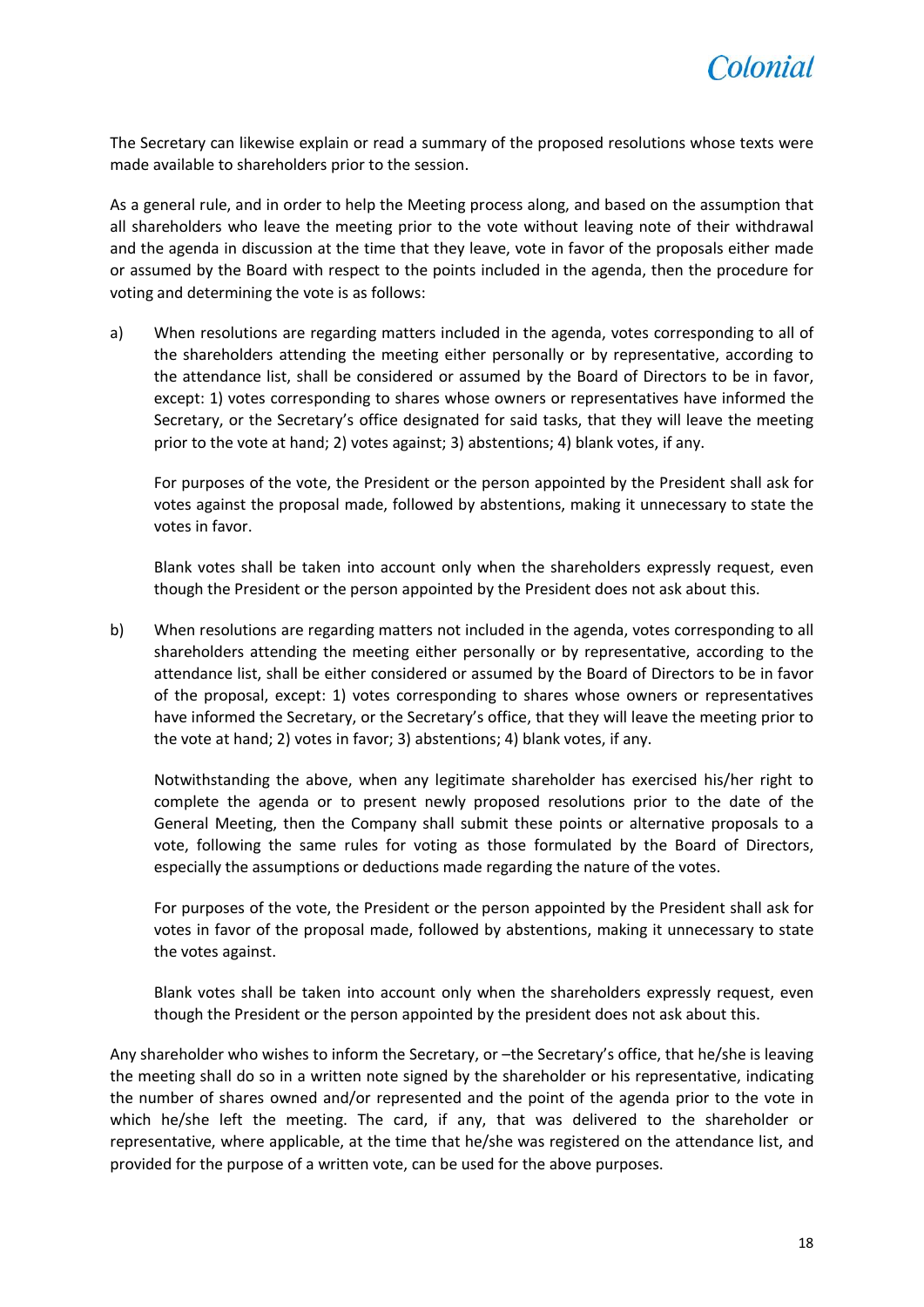

Notwithstanding this, another voting system can be established, if the president considers this more appropriate, which helps prove that the favorable votes necessary were obtained to pass the resolution, as evidenced by the minutes with respect to the results of the vote. This voting system could include a written vote using the ticket supplied in the Meeting, incorporating the booths and the systems that are available to register attendance or the technical media available to allow a vote as is done in a General Meeting. In any event, and regardless of the voting system used, shareholders can demonstrate their opposition to a resolution in the minutes of the meeting. If the vote was not verbal, then they shall expressly state this before the Secretary and the Notary Public, if the Notary Public were to notarize the minutes of the Meeting.

If two shareholders have not been appointed by the Board as observers, then the President and the Secretary shall be responsible for any recount.

The following will be determined for each resolution: the number of shares issued as valid votes, the proportion of capital stock represented by said votes, the total number of valid votes, the number of votes in favor and against each resolution and the number of abstentions, if any.

#### **TITLE VII. CONCLUSION OF THE MEETING AND MINUTES OF THE MEETING**

#### <span id="page-18-1"></span><span id="page-18-0"></span>**Article 23. Conclusion of the meeting**

After all matters included in the agenda have been debated and all pertinent votes completed, the President shall close the meeting.

#### <span id="page-18-2"></span>**Article 24. Minutes of the meeting**

The minutes shall be drafted by the Secretary listing all of the resolutions adopted and all of the requirements and circumstances that must be contained therein, as specified by current regulations.

The minutes of the Meeting shall be approved by the Board at the end of the meeting or, failing this, within fifteen (15) days by the President and two comptrollers/shareholders, one on behalf of the majority and the other on behalf of the minority.

The minutes passed by either of these two means shall be valid and enforceable as of the date they were passed.

Certified copies of the minutes shall be issued and the resolutions shall be notarized as public documents by those authorized to do so, according to these bylaws and the Commercial Registry Regulations.

#### <span id="page-18-3"></span>**Article 25. Notarized minutes of the meeting**

The Directors can request the presence of a Notary Public to notarize the minutes of the Meeting and shall be required to do so if shareholders representing a minimum of one percent (1%) of the capital stock so request, five (5) days prior to the scheduled Meeting date. In this case resolutions shall only be effective if they are set forth in the notarized minutes.

The President and Secretary of the Meeting do not need to sign the notarized minutes; these shall be considered as minutes of the Meeting and transcribed into the Company's Minutes Ledger. Resolutions set forth in the minutes shall be enforceable effective from the date they are closed.